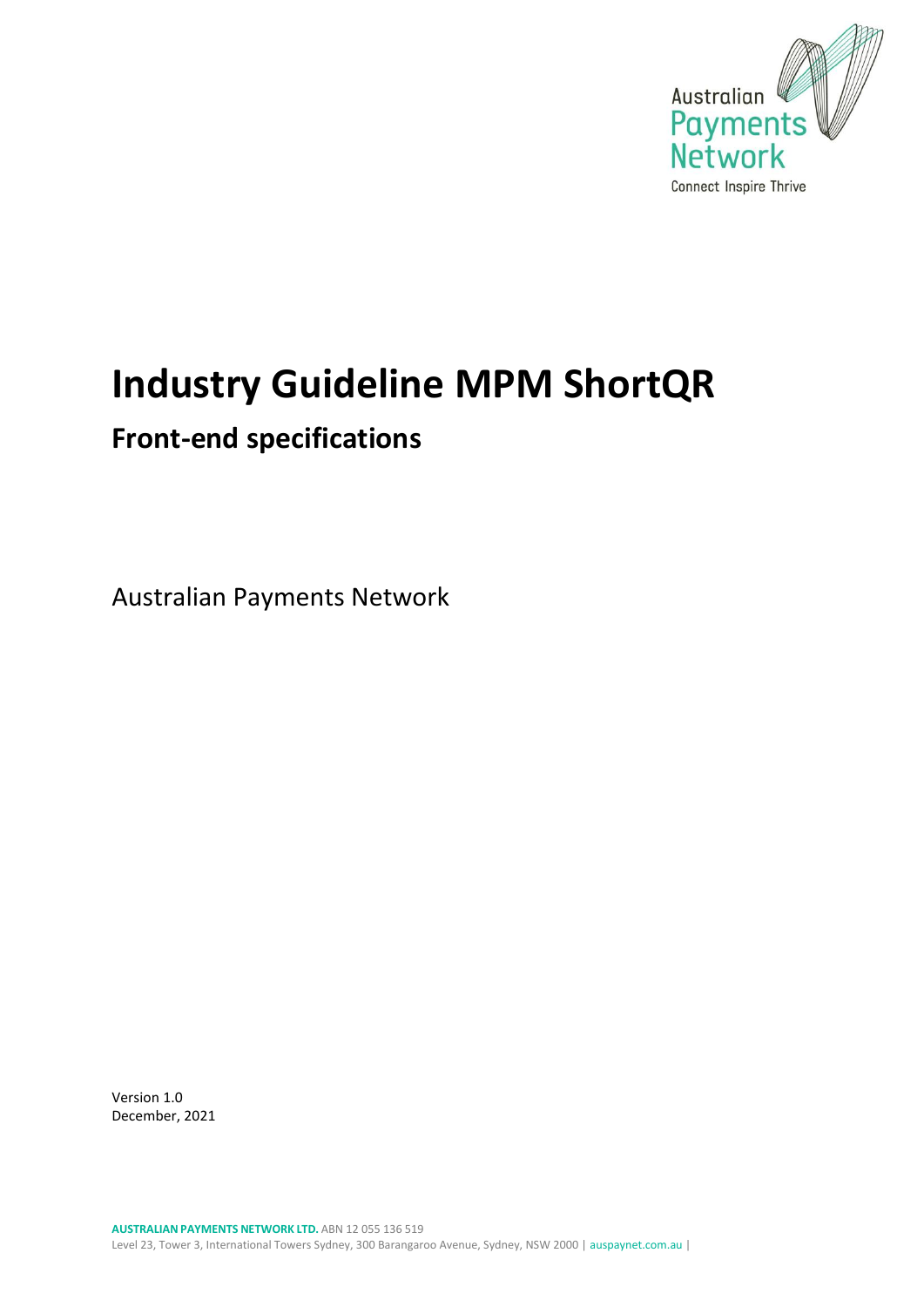### **Table of Contents**

| $\mathbf 1$      |  |
|------------------|--|
| 1.1              |  |
| 1.2 <sub>2</sub> |  |
| 1.3              |  |
| 1.4              |  |
| 1.5              |  |
| $\mathbf{2}$     |  |
| 2.1              |  |
| 2.2              |  |
| $\mathbf{3}$     |  |
| 3.1              |  |
| 3.2              |  |
|                  |  |
| $\overline{4}$   |  |
| 4.1              |  |
| 4.2 <sub>1</sub> |  |
|                  |  |
|                  |  |
|                  |  |
| $5 -$            |  |
| 5.1              |  |
| 5.2              |  |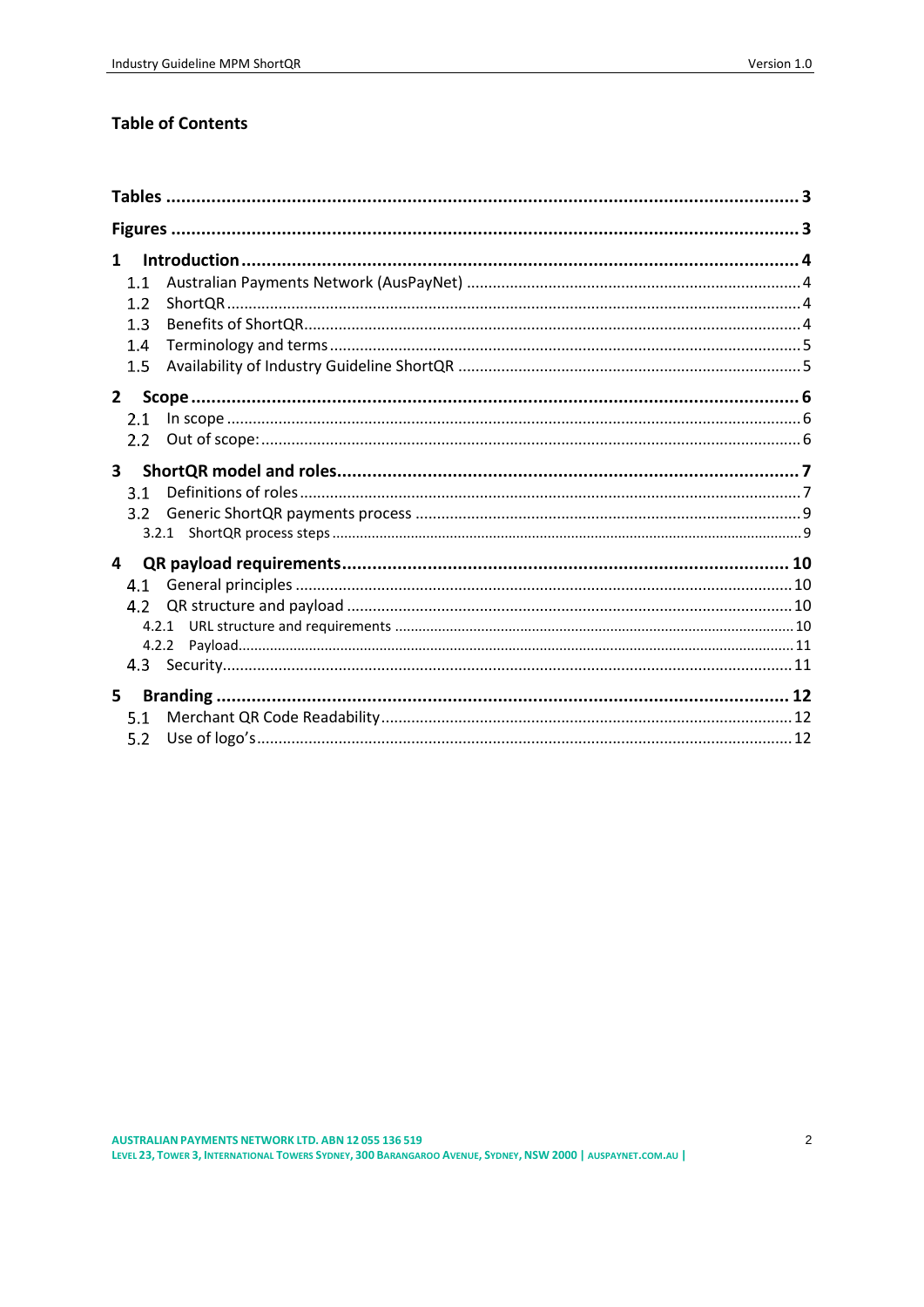### <span id="page-2-0"></span>**Tables**

### <span id="page-2-1"></span>**Figures**

|--|--|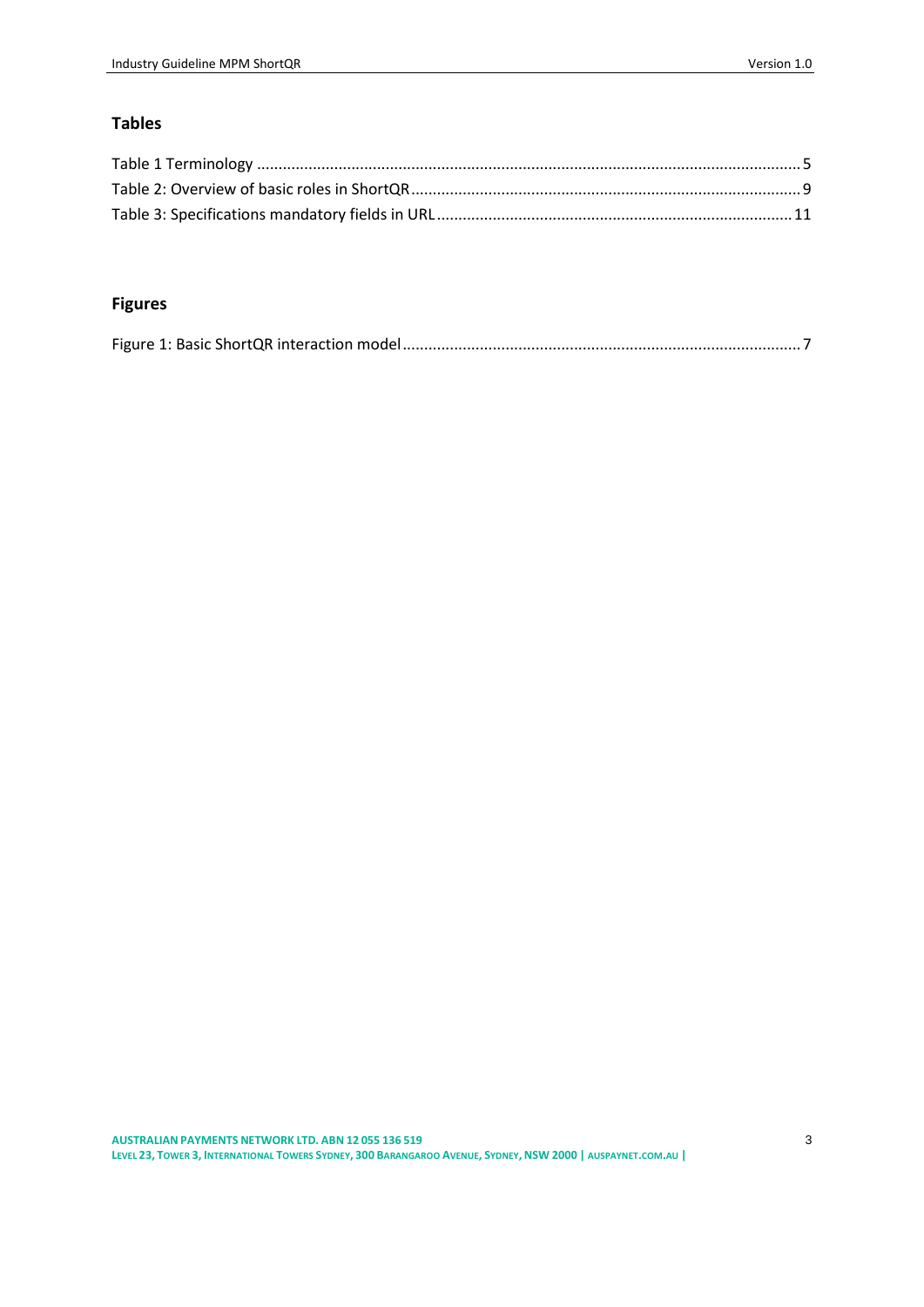### <span id="page-3-0"></span>**1 Introduction**

#### <span id="page-3-1"></span> $1.1$ **Australian Payments Network (AusPayNet)**

AusPayNet is the industry association and self-regulatory body for Australian payments. AusPayNet enables competition and innovation, facilitates industry collaboration and system-wide standards and co-ordinates the operation of Australian Payments Systems.

The Industry Guideline MPM ShortQR is a voluntary guideline setting out front-end specifications of MPM ShortQR. The aim of the Industry Guideline is to enable a consistent interface for the creation and scanning of ShortQR codes for payments and related transactions in Australia. The Industry Guideline is limited to frontend specifications. The Industry Guideline does not address back-end specifications including the exchange of transaction details and details of payment initiation, and it does not ensure interoperability with the back-end of the different ShortQR solutions.

The Industry Guideline ShortQR code is free to use.

### <span id="page-3-2"></span> $1.2$ **ShortQR**

ShortQR is a type of QR code that contains a reference to a resource where the actual information can be found or retrieved. In the scope of this guideline, the ShortQR is defined as follows:

- As a Merchant Presented Mode (MPM) QR code
- Contains a reference intended for payments
- Allows for Value Added Service transactions (VAS transactions) that are directly related to that payment. Examples are loyalty, receipts, vouchers, warranty etc.
- Contains information that the scanning device can use to retrieve payment details and related transaction information/details via a back-end interface (not via a website).
- Is scoped to dynamic QR only, meaning every QR code represents a uniquely identifiable transaction.
- Is different from the Long QR that contains all relevant payment and transactional data elements in the QR payload

### <span id="page-3-3"></span> $1.3$ **Benefits of ShortQR**

Benefits of ShortQR compared to 'Long QR' are:

- Functionality: Information exchange via the back-end interfaces of the Customer Service Provider and the Merchant Service Provider<sup>1</sup>, allows for both sending and receiving of information between these actors. Since there is no limit on the amount of information that can be exchanged via the back-end channels, this creates an opportunity to use ShortQR for richer use cases.
- Performance: Low, limited data in the ShortQR code results in a reduced density of the QR. This makes it easy for screens to display the QR code clearly and for cameras to capture data from the QR code.

 $1$  Or central platform provider, depending on the model

**AUSTRALIANPAYMENTS NETWORK LTD. ABN 12 055 136 519**

LEVEL 23, TOWER 3, INTERNATIONAL TOWERS SYDNEY, 300 BARANGAROO AVENUE, SYDNEY, NSW 2000 | [AUSPAYNET](http://www.auspaynet.com.au/).COM.AU |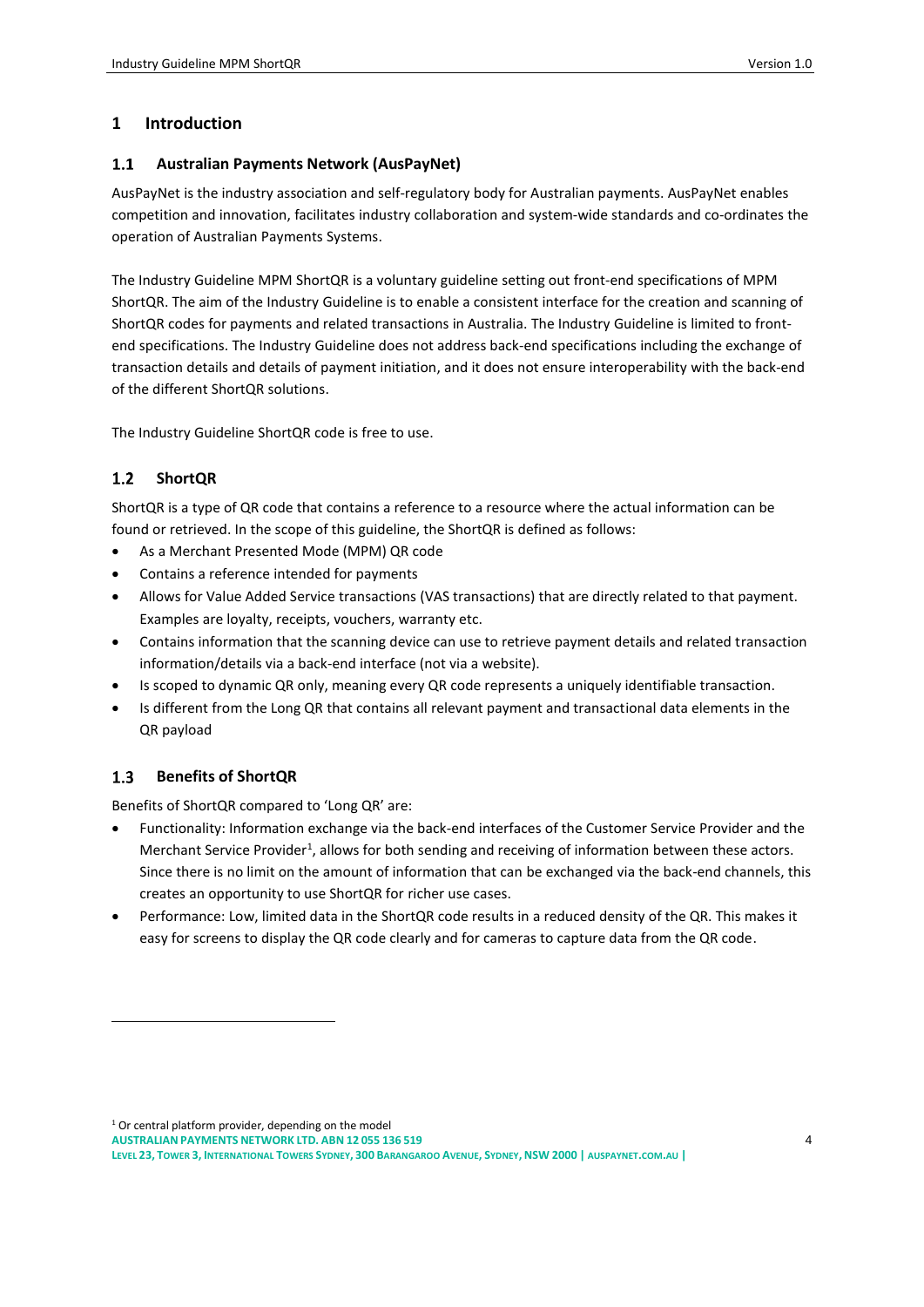• Security: The QR code itself does not contain any information that can be used for malicious activity. The exchange of information via the back-end channel allows for improved security and access control to this data.

#### <span id="page-4-0"></span>**Terminology and terms**   $1.4$

The Industry Guideline uses a few conventions when referring to specifications; see the table below.

| Defines a product or system capability which is mandatory within the Guideline<br>Must |                                                                                                                                                  |  |  |  |  |
|----------------------------------------------------------------------------------------|--------------------------------------------------------------------------------------------------------------------------------------------------|--|--|--|--|
| May                                                                                    | Defines a product or system capability which is optional or a statement which is informative only<br>and is out of scope for this specification. |  |  |  |  |
| Should                                                                                 | Defines a product or system capability which is recommended.                                                                                     |  |  |  |  |

<span id="page-4-2"></span>*Table 1 Terminology*

### <span id="page-4-1"></span>**Availability of Industry Guideline ShortQR**  $1.5$

The Industry Guideline for ShortQR is available for use by any organisation interested in offering ShortQR code solutions.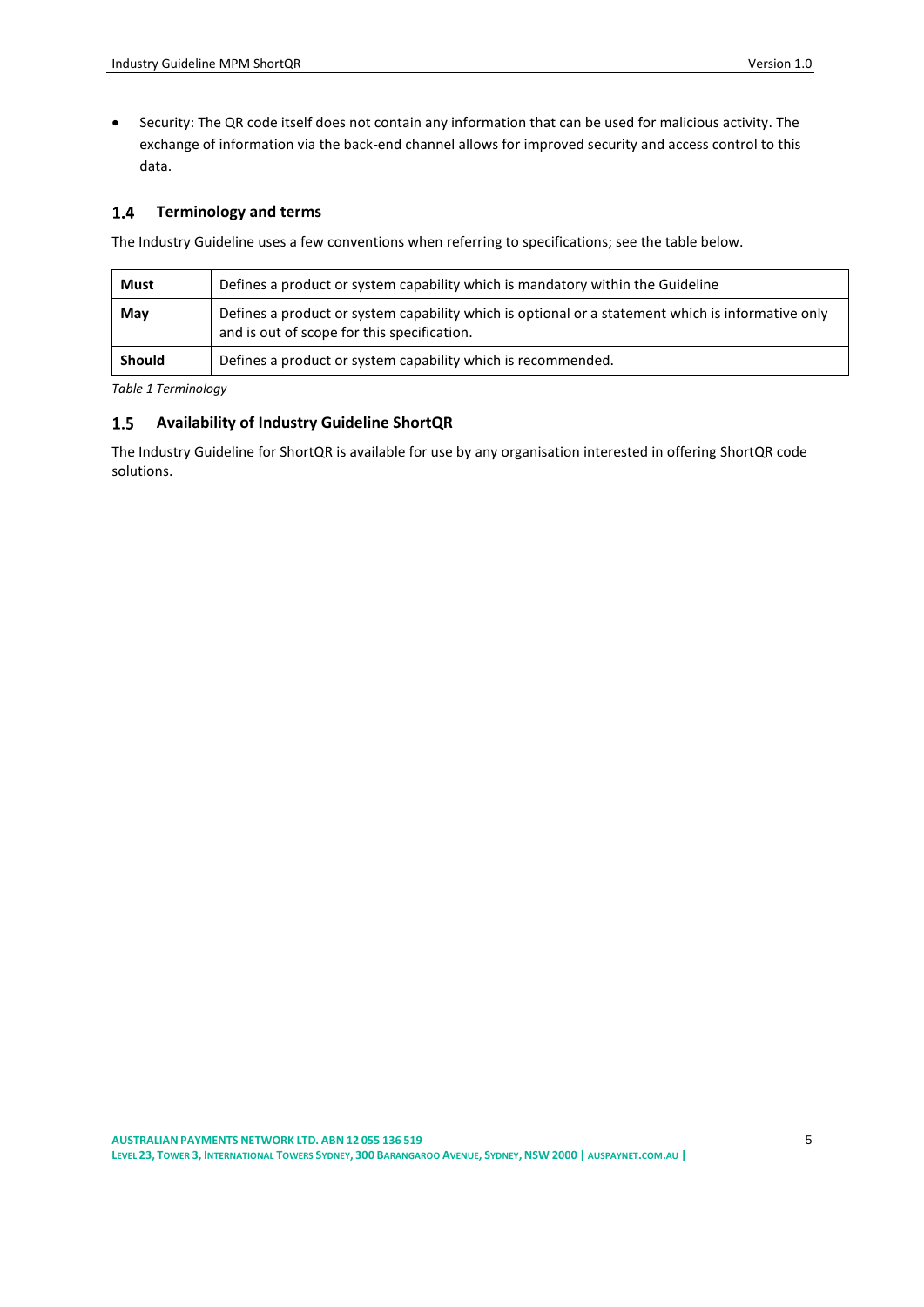### <span id="page-5-0"></span>**2 Scope**

#### <span id="page-5-1"></span> $2.1$ **In scope**

The scope of this Industry Guideline is restricted to the following topics as part of the front-end specifications for dynamic MPM ShortQR codes:

- ShortQR Payload
- **Branding**
- Security aspects.

### <span id="page-5-2"></span> $2.2$ **Out of scope:**

The following items are out of scope of this Industry Guideline:

- The structure of the URL after the hostpath
- Specifications for registration of scanning applications to URLs on different mobile operating systems
- Model and specifications for the exchange of transaction details between back-ends of Customer Service Provider and Merchant Service Provider (or Central platform provider)
- Interaction between Scanning application and Customer Service Provider
- Interaction between Merchant PoS system and Merchant Service Provider
- Execution of related transactions, such as the payment initiation and loyalty processes.
- Onboarding and contracting processes between Customer Service Providers and Merchant Service Providers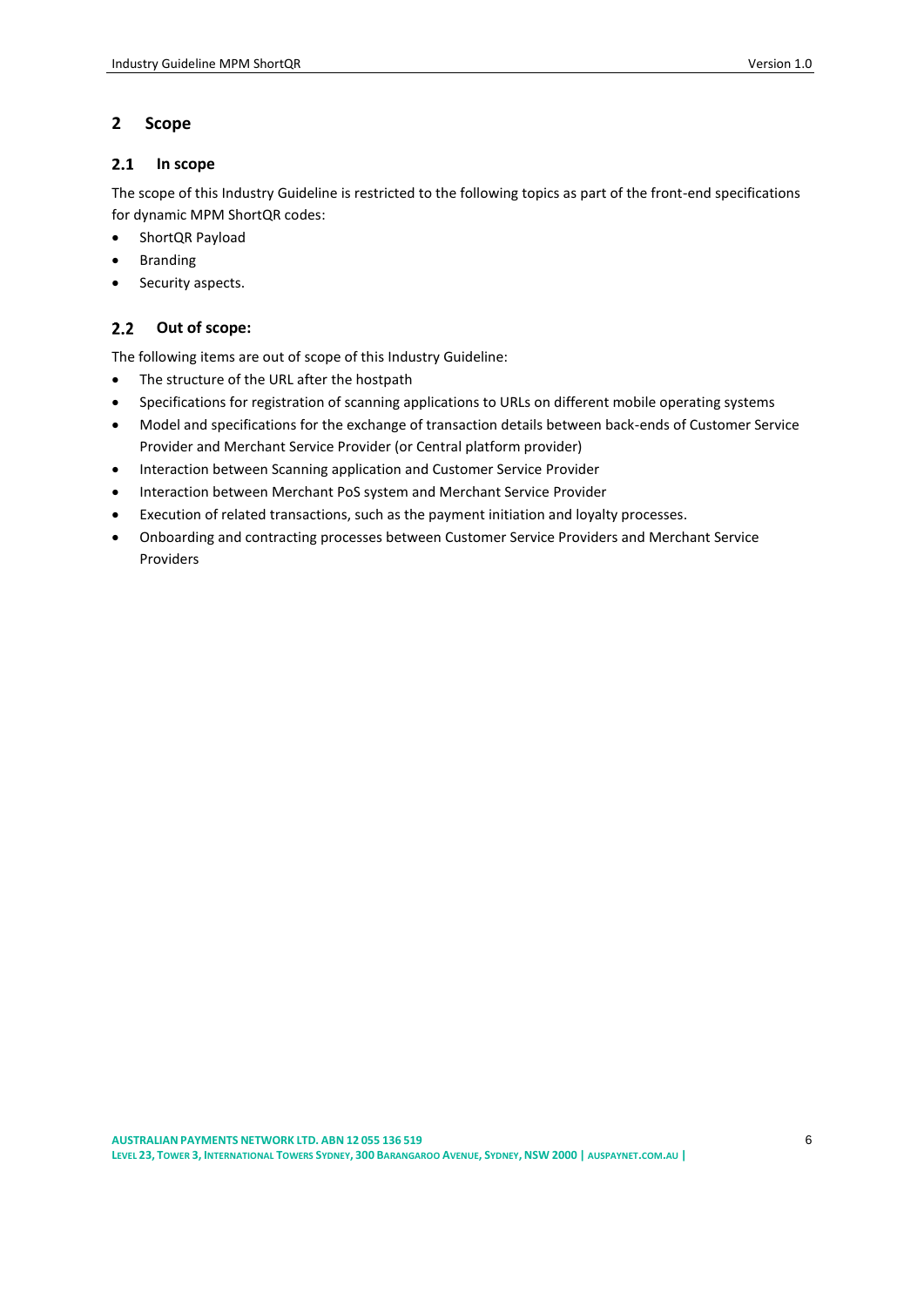### <span id="page-6-0"></span>**3 ShortQR model and roles**

[Figure 1](#page-6-2) describes the ShortQR model and the basic roles that are involved in a ShortQR transaction. The exact model can be different across different QR solution providers. Although the back-end interface/model is not in scope of this Guideline, a basic version is depicted in Figure 1 for illustration purposes. The roles in this model are independent: different entities can fulfil these roles, and one organisation can fulfil more than one role.



<span id="page-6-2"></span>*Figure 1: Basic ShortQR interaction model*

The QR payload contains the reference that the Customer Service Provider can use to retrieve payment details and exchange other VAS transaction details with the Merchant Service Provider. These payment details can then be used to initiate a payment.

The payment process and VAS transaction will require other (existing) roles and processes to execute or complete the transaction (e.g. issuer and acquirer bank for payments, or separate loyalty providers), and these are outside the scope of this Industry Guideline.

### <span id="page-6-1"></span> $3.1$ **Definitions of roles**

| #            | <b>Roles</b> | <b>Definition</b>                                                                                                                               |
|--------------|--------------|-------------------------------------------------------------------------------------------------------------------------------------------------|
| $\mathbf{1}$ | Customer     | A legal or natural entity that uses a Scanning Application to scan a ShortQR code to make a<br>payment and possibly execute other transactions. |
|              |              | A Customer uses a Scanning Application which is provided by the Customer Service Provider.                                                      |
|              |              | The role of a Customer can be fulfilled for example by:                                                                                         |
|              |              | Consumer using an app on a mobile device to scan a ShortQR                                                                                      |
|              |              | Business representative scanning a ShortQR using ERP software                                                                                   |
| 2            | Customer     | The Customer Service Provider provides the Scanning Application to the Customer and has a                                                       |
|              | Service      | back-end interface via which transaction details related to the ShortQR Code can be retrieved.                                                  |
|              | Provider     |                                                                                                                                                 |
|              |              | The role of a Customer Service Provider can be fulfilled for example by:                                                                        |
|              |              | Digital Wallet provider                                                                                                                         |

**AUSTRALIANPAYMENTS NETWORK LTD. ABN 12 055 136 519**

LEVEL 23, TOWER 3, INTERNATIONAL TOWERS SYDNEY, 300 BARANGAROO AVENUE, SYDNEY, NSW 2000 | [AUSPAYNET](http://www.auspaynet.com.au/).COM.AU |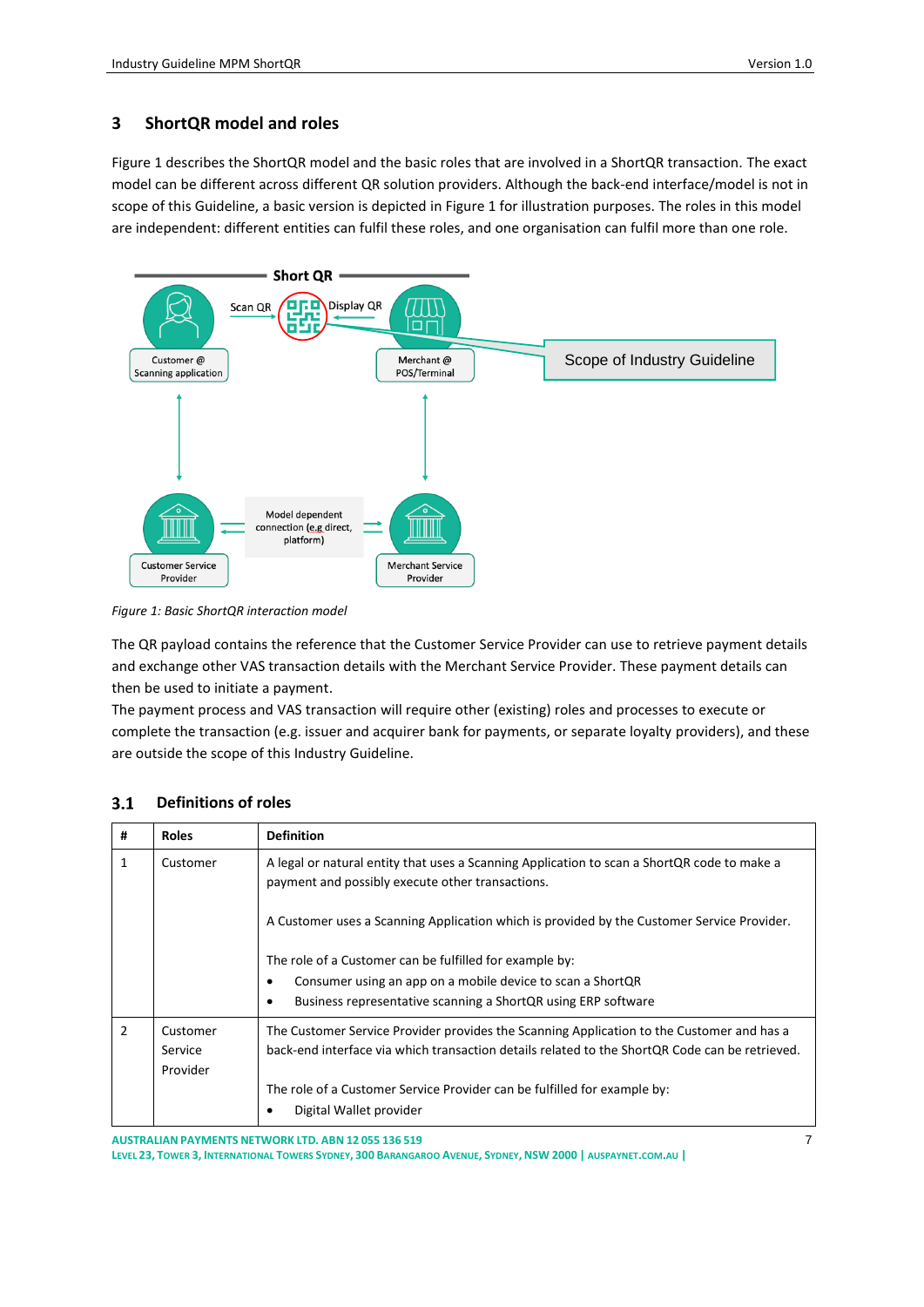| # | <b>Roles</b>                    | <b>Definition</b>                                                                                                                                                                                                                                                                                                                                                                                                                                                                                                                                                                                                                                                                                                                                                                                                                                            |  |  |  |  |
|---|---------------------------------|--------------------------------------------------------------------------------------------------------------------------------------------------------------------------------------------------------------------------------------------------------------------------------------------------------------------------------------------------------------------------------------------------------------------------------------------------------------------------------------------------------------------------------------------------------------------------------------------------------------------------------------------------------------------------------------------------------------------------------------------------------------------------------------------------------------------------------------------------------------|--|--|--|--|
|   |                                 | Issuer<br>$\bullet$<br>FinTech<br>Retailer                                                                                                                                                                                                                                                                                                                                                                                                                                                                                                                                                                                                                                                                                                                                                                                                                   |  |  |  |  |
| 3 | Merchant                        | A legal or natural entity that uses a ShortQR code to allow the Customer to execute a payment<br>transaction and related transactions.<br>A Merchant has a relation with a Merchant Service Provider that stores the transaction details<br>and provides the back-end connection to allow Customer Service Providers to retrieve this<br>information (directly or via a platform).<br>The role of a Merchant can be fulfilled for example by:<br>Multi store retailer<br>Small retailer<br>$\bullet$                                                                                                                                                                                                                                                                                                                                                         |  |  |  |  |
| 4 | Merchant<br>Service<br>Provider | The Merchant Service Provider provides QR related services to the Merchant such as storage of<br>QR transactions and connectivity to the Customer Service Providers.<br>PLEASE NOTE: depending on the QR model, part or all of these functionalities can also be<br>fulfilled by a Central Platform Provider. So wherever in this Guideline a reference is made to<br>the Merchant Service Provider, please read and/or Central Platform Provider<br>The role of Merchant Service Provider can be fulfilled for example by:<br>Retailer<br>$\bullet$<br>Acquirer<br>$\bullet$<br>FinTech<br>POS terminal provider                                                                                                                                                                                                                                            |  |  |  |  |
| 5 | Scanning<br>Application         | An application from a Customer Service Provider, which can be a mobile App or other form of<br>application. In the case of a mobile App, the Scanning Application is distributed for example by<br>the App Store, Play Store or other mobile operating system app-store. For other Scanning<br>Applications, the control and distribution may be via another trusted provider. A Scanning<br>Application is hosted by a Customer Service Provider that has onboarded with the Merchant<br>Service Provider that was used for the creation of the QR code - during this process, the<br>Scanning Application is registered by the Merchant Service Provider.<br>The role of Scanning Application can be fulfilled for example by:<br>Mobile Banking App<br>$\bullet$<br>Digital Wallet<br>$\bullet$<br>Multi store retailer app<br>٠<br>ERP scanning software |  |  |  |  |
| 6 | POS/Terminal                    | The device that the Merchant uses to display the ShortQR code to the Customer. This device<br>has a connection to the Merchant Service Provider system to exchange ShortQR code<br>transaction details                                                                                                                                                                                                                                                                                                                                                                                                                                                                                                                                                                                                                                                       |  |  |  |  |
| 7 | ShortQR code                    | A ShortQR code (Quick Response code) is a two-dimensional barcode.<br>The ShortQR code is a dynamic QR code that contains a reference/link to a resource that holds<br>the transaction details for the QR code. The structure of the ShortQR code must adhere to the<br>specifications within this Guideline.                                                                                                                                                                                                                                                                                                                                                                                                                                                                                                                                                |  |  |  |  |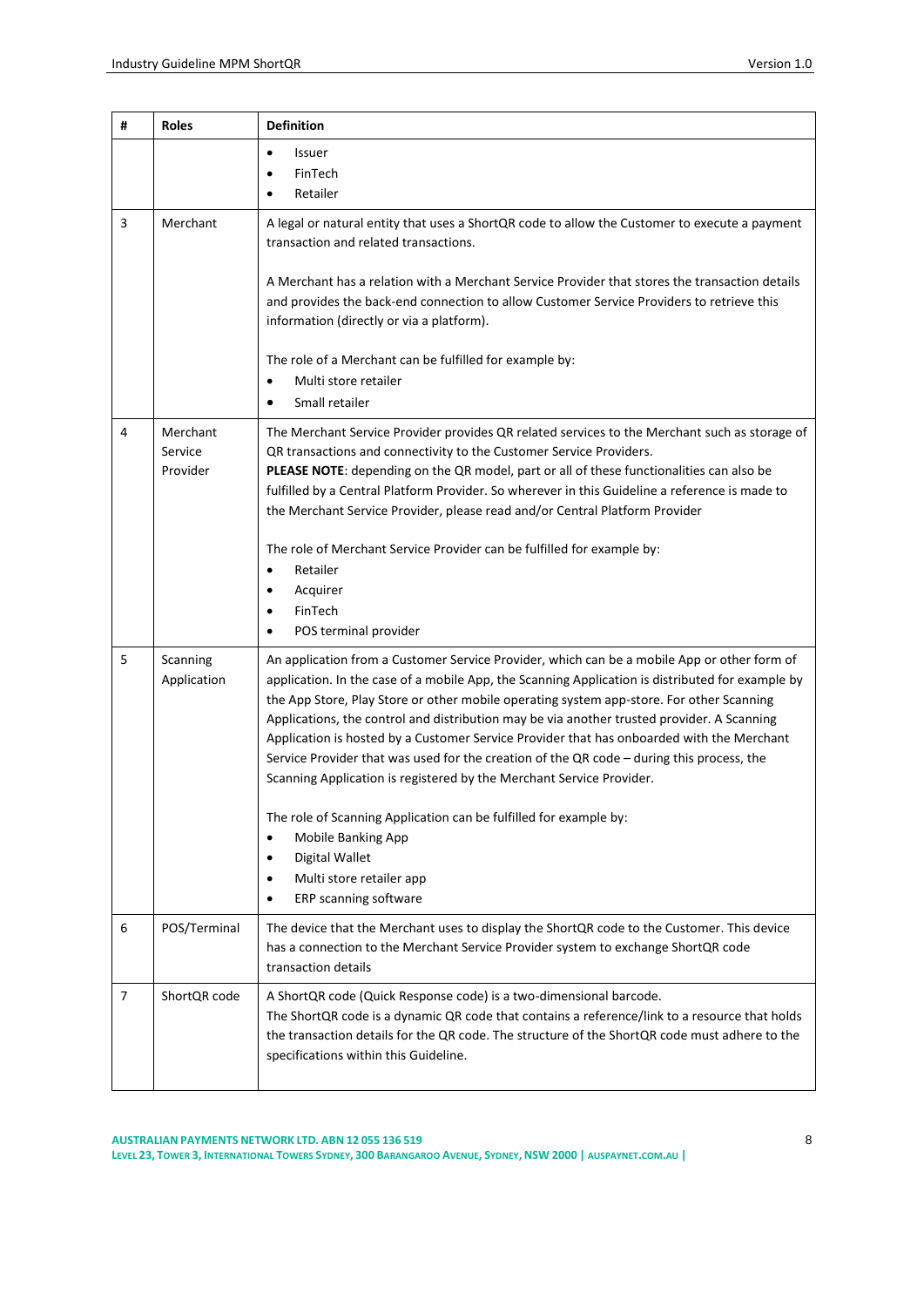|                                                                  | <b>Roles</b> | <b>Definition</b> |
|------------------------------------------------------------------|--------------|-------------------|
| The QR Code is a registered trademark of DENSO WAVE <sup>2</sup> |              |                   |

<span id="page-8-2"></span>*Table 2: Overview of basic roles in ShortQR*

#### <span id="page-8-0"></span> $3.2$ **Generic ShortQR payments process**

The different steps of a basic ShortQR payments flow are described here. The actual payment process is not part of the QR process and therefore that part is not described here. For illustration purposes the back-end process steps are also included here.

### <span id="page-8-1"></span>**3.2.1 ShortQR process steps**

- 1. Merchant creates a payment request
- 2. Merchant Service Provider generates a unique payment transaction ID and generates a QR code payload. This QR payload contains the transaction identifier
- 3. Merchant presents QR code to Customer
- 4. Customer scans QR code with their device
	- 4.1. Customer uses Scanning Application to scan QR code (continue from step 5)

**or**

- 4.2. Customer uses native camera to scan QR code,
	- 4.2.1. Scanning Application opens (continue from step 5)

**or**

- 4.3. Customer uses native camera to scan QR code, but no Scanning Application that is associated to the QR code URL is available on the device
	- 4.3.1. Landing page opens
	- 4.3.2. Customer can proceed to download Scanning Application (continue from step 4)
- 5. Customer Service Provider receives QR payload data from Scanning Application
- 6. Customers Service Provider requests payment details from Merchant Service Provider based on the URL in the QR payload and the payment transaction ID
- 7. Merchant Service Provider returns payment details associated with the transaction ID to Customer Service Provider
- 8. Customer proceeds with payment process (out of scope).

<sup>2</sup> <https://www.qrcode.com/en/index.html>

**AUSTRALIANPAYMENTS NETWORK LTD. ABN 12 055 136 519**

LEVEL 23, TOWER 3, INTERNATIONAL TOWERS SYDNEY, 300 BARANGAROO AVENUE, SYDNEY, NSW 2000 | [AUSPAYNET](http://www.auspaynet.com.au/).COM.AU |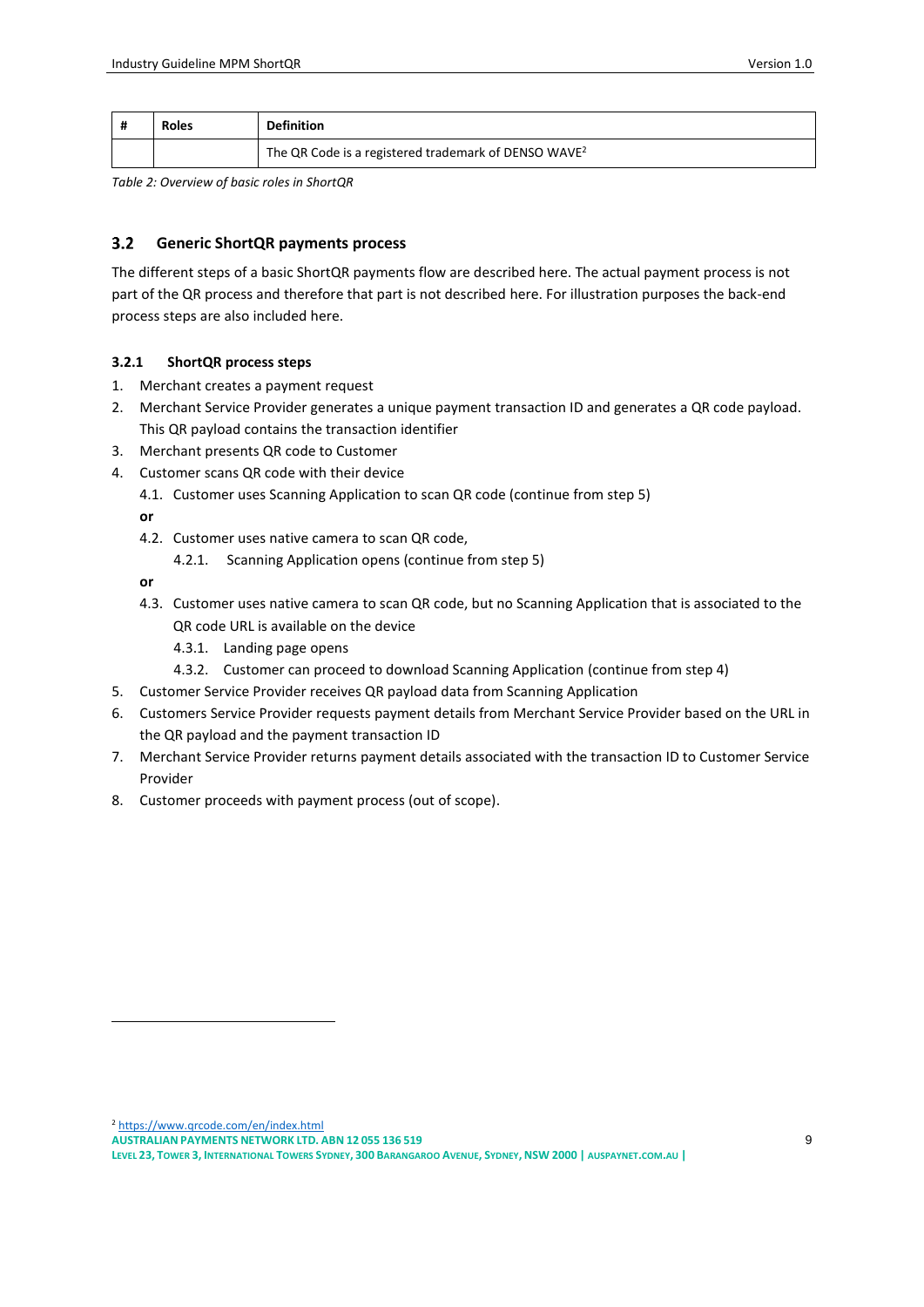### <span id="page-9-0"></span>**4 QR payload requirements**

#### <span id="page-9-1"></span> $4.1$ **General principles**

This ShortQR Industry Guideline relies on the following general principles for the QR payload:

- The QR code represents a URL structure. This allows Customers to scan the QR code using their native camera. Alternatively, the Customer can first open the Scanning Application and then scan the QR code
- Using the native camera to scan the QR code will trigger either the internet browser app (e.g. Safari) or a pre-installed Scanning Application
	- o For the Scanning Application to be triggered, the Customer Service Provider should follow the implementation guide of the device Operating System (OS) e.g Apple iOS or Android. In general the following rules apply: the Merchant Service Provider associates the Scanning Application's unique app ID to the URL of the QR (this can be done for multiple apps on the same URL) and the Customer Service Provider adds code to its app to respond to the URL (this can be done for multiple URLs in one app).
	- o If the Customer has more than one suitable Scanning Application installed on their device, the device's operating system will prompt the Customer to select the application of choice
	- o When no Scanning Application is available on the Customer's device, the internet browser app will be opened to visit the landing page using the QR Code URL.
- The landing page must provide the following information:
	- o Explanation of why the Customer is seeing this page (e.g. 'App is required to proceed with this transaction. Please download the App from app-store')
	- o Information on Scanning Applications that can be downloaded via trusted stores

#### <span id="page-9-2"></span> $4.2$ **QR structure and payload**

### <span id="page-9-3"></span>**4.2.1 URL structure and requirements**

- The QR code represents a URL string which has the following functions:
	- 1. Uniquely identify the Merchant Service Provider
	- 2. Provide the Universal Link to either trigger a Scanning Application or route to a webpage
	- 3. Uniquely identify the transaction
- The hostpath of the URL must be:
	- o https://[Merchant Service Provider]/
	- o Using https is based on best practice recommendations for the use of universal links to protect users' privacy and security<sup>3</sup>
- The hostpath must be used by the Customer Service Provider
	- o As a Universal Link registered in the Scanning Application, so it triggers launching of the Scanning Application when the Customer uses the native camera to scan the QR

**AUSTRALIANPAYMENTS NETWORK LTD. ABN 12 055 136 519** <sup>3</sup> E.g. https://developer.apple.com/library/archive/documentation/General/Conceptual/AppSearch/UniversalLinks.html

LEVEL 23, TOWER 3, INTERNATIONAL TOWERS SYDNEY, 300 BARANGAROO AVENUE, SYDNEY, NSW 2000 | [AUSPAYNET](http://www.auspaynet.com.au/).COM.AU |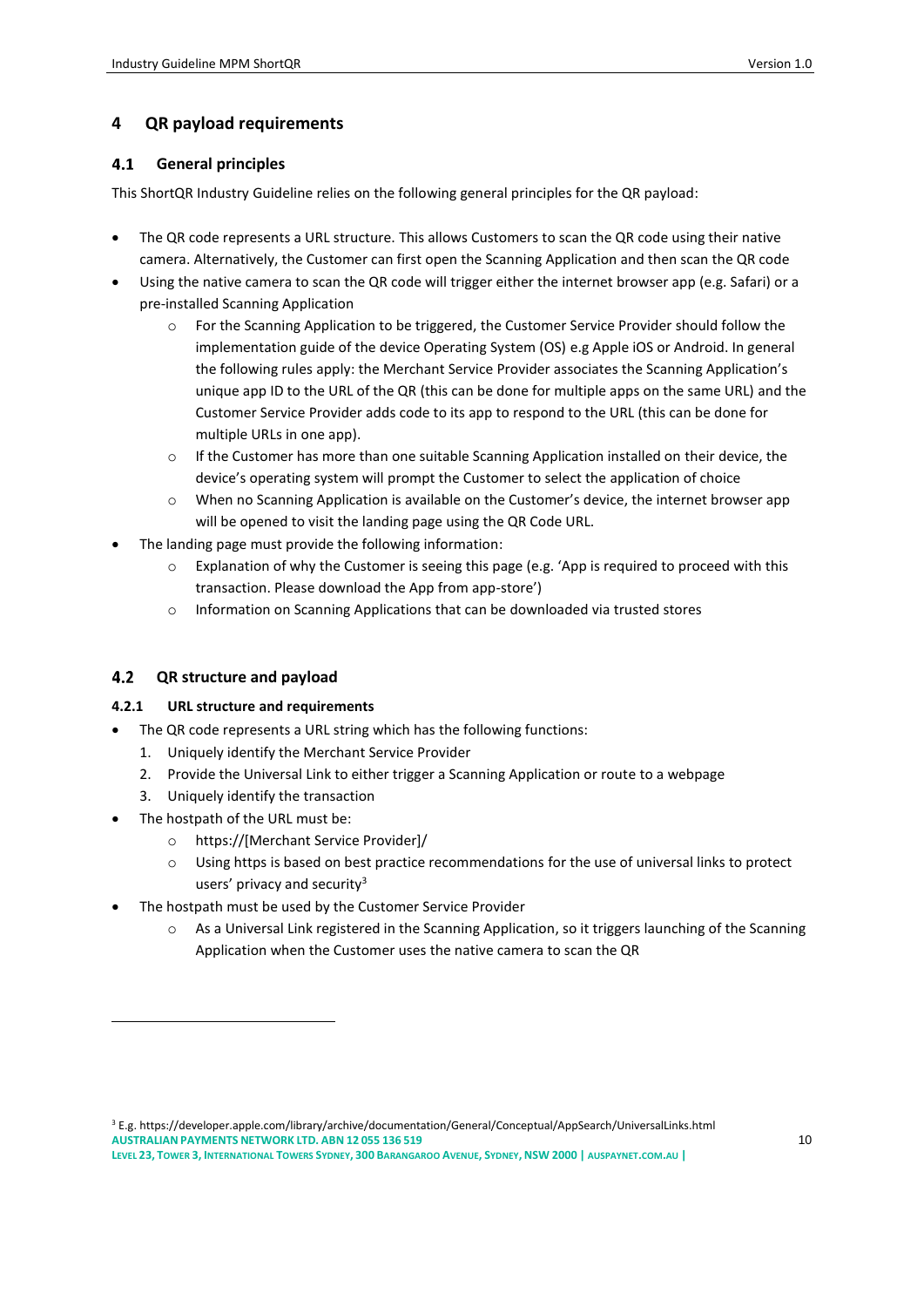- o To Uniquely identify the Merchant Service Provider (or central platform, depending on the model), so that the Customer Service Provider can place the API call to the correct back-end service of the Merchant Service Provider
- The URL must contain a Transaction identifier to uniquely identify the transaction. The Guideline only describes that the URL must contain this identifier. The implementation can differ per Merchant Service Provider.
- The structure of the URL after the hostpath is out of scope for this Industry Guideline. This offers Merchant Service Providers maximum flexibility to use their preferred structure. Customer Service providers must refer to the specifications of the Merchant Service Provider in case they wish to understand the exact URL structure after the hostpath.
- The URL may contain additional information if this is functionally necessary for a specific QR solution (e.g. information on other relevant actors) but this should be kept to a minimum. Confidential and other sensitive information must never be included in the URL string.
- The maximum length of the URL is not specified by this Industry Guideline. URL length should be kept to a minimum to ensure the data in the QR Code is lean. This improves scanning performance and suitability for low-resolution displays.
- The URL must not be encrypted. There are no encoding requirements.

### <span id="page-10-0"></span>**4.2.2 Payload**

The table below provides more information on the mandatory fields of the URL.

| <b>Field</b>                 | Format | Length      | Value       | Presence  | <b>Comments</b>                                                                                                                                                                                                                                |
|------------------------------|--------|-------------|-------------|-----------|------------------------------------------------------------------------------------------------------------------------------------------------------------------------------------------------------------------------------------------------|
| Merchant<br>Service Provider | AN     | Unspecified | Unspecified | Mandatory | This is the domain name of the Merchant<br>Service Provider (or central platform<br>provider, depending on the model) that<br>provides the API endpoint and hosts the<br>landing page of the URL.                                              |
| TransactionID                | AN     | Unspecified | Unspecified | Mandatory | This identifier refers to a unique transaction<br>at the Merchant Service Provider (e.g. end-<br>end ID, SessionID, Code). Parties can either<br>use direct values or a value that can<br>internally be resolved to a specific<br>transaction. |

<span id="page-10-2"></span>*Table 3: Specifications mandatory fields in URL*

#### <span id="page-10-1"></span> $4.3$ **Security**

Since the retrieval of the underlying transaction information is via a secure back-end channel instead of directly via the QR code, the ShortQR security relies on this design. The Guideline has no additional front-end security requirements, other than the aforementioned requirements to never include confidential and other sensitive information in the URL string and to make use of https in the URL.